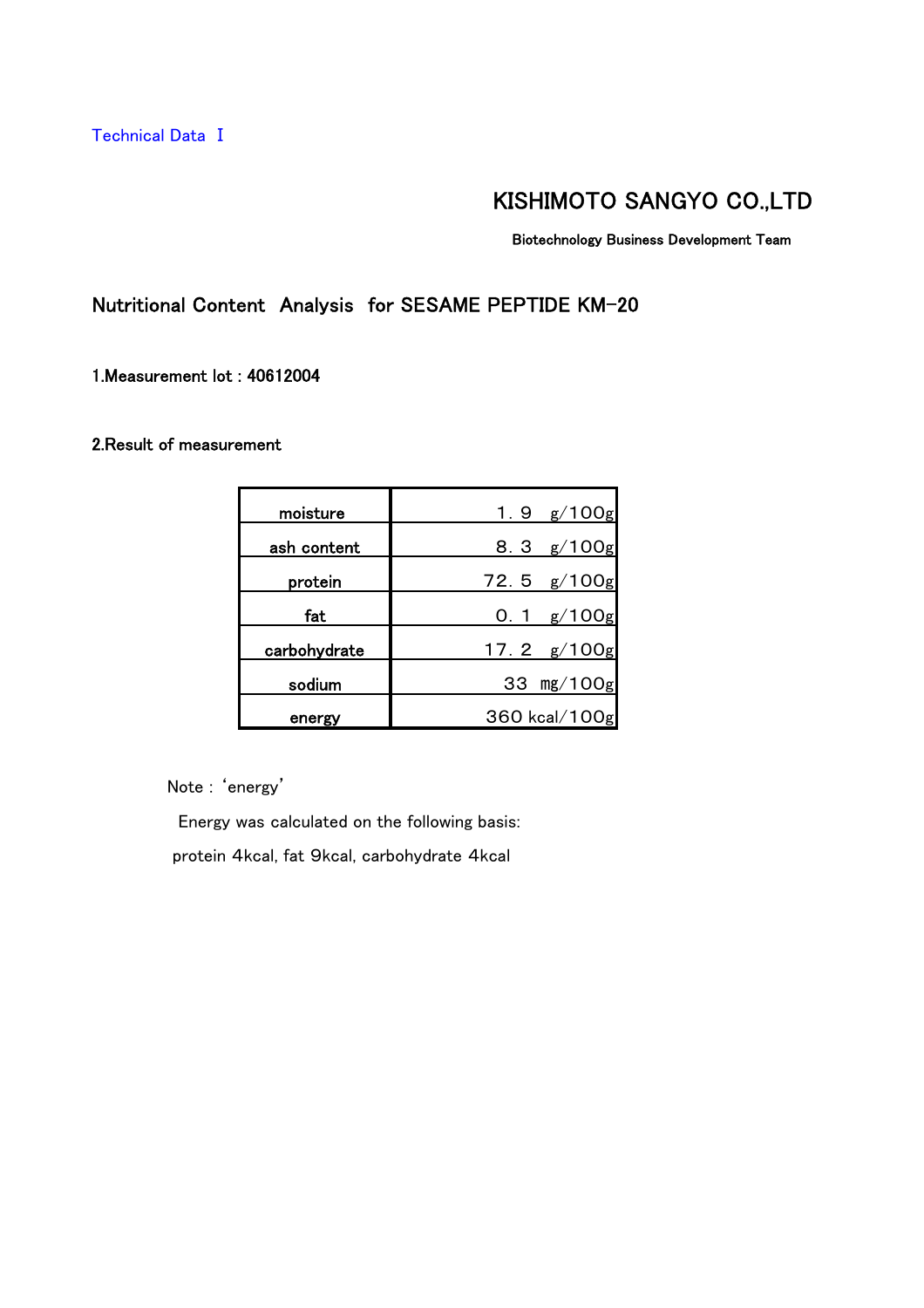Biotechnology Business Development Team

## DISTRIBUTION OF MOLECULAR WEIGHT

### 1.Measurement lot : 40612004

### 2.Outline of test

 Distribution of Molecular Weight was measured on the sample by the use of Size Exclusion Chromatography (SEZ) equipped with TSKgel G2500PW<sub>XL</sub> column.

### 3.Result of the Test

Measurement result of the Molecular Weight Distribution is shown in Table 1.

|  |  | Table 1 Measurement Result of Molecular Weight Distribution |  |  |  |  |  |
|--|--|-------------------------------------------------------------|--|--|--|--|--|
|--|--|-------------------------------------------------------------|--|--|--|--|--|

| range of Molecular Weight | percentage of peak area |
|---------------------------|-------------------------|
| 10,000 or more            | trace amount            |
| $3,000 \sim 10,000$       | 14                      |
| $1,000 \sim 3,000$        | 38                      |
| $500 \sim 1,000$          | 22                      |
| under 500                 | 26                      |
| total                     | 100                     |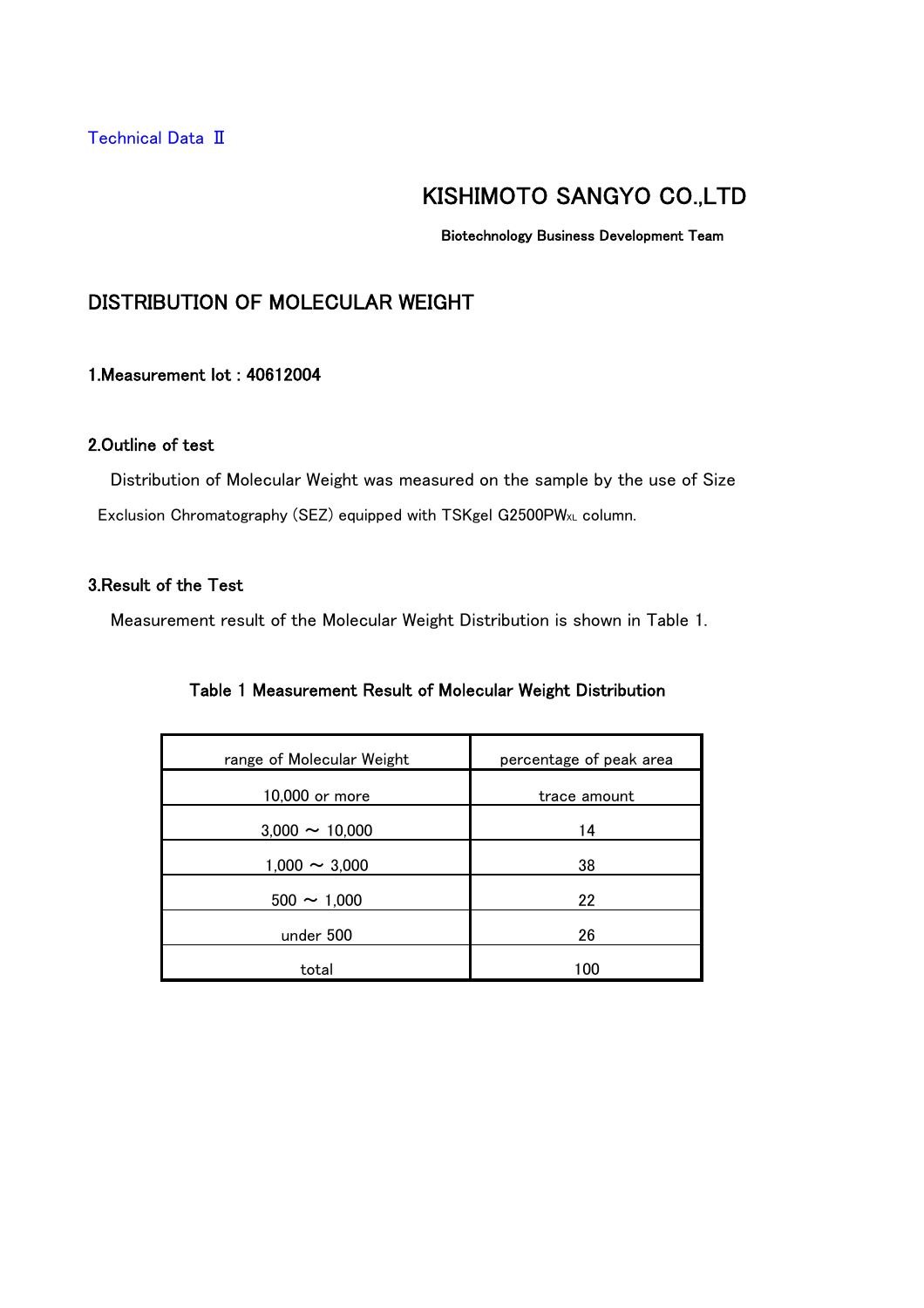Biotechnology Business Development Team

### Heat-resistance test for SESAME PEPTIDE KM-20

#### 1.Test Method

 One-hour heating treatment at 105 ℃, half-an-hour heating at 140 ℃ and half-an-hour heating at 180 ℃ was conducted respectively on SESAME PEPTIDE KM-20(Lot № 31206001). Measurement of ACE inhibitory activation was conducted by HPLC analysis method, IC50 value,

 the sample density in the reaction liquid in which 50% inhibition rate is shown, was sought for. Measurement was conducted three times for each sample and the average figure was taken.

〈 sample〉

- 1. SESAME PEPTIDE KM-20
- 2. SESAME PEPTIDE KM-20 treated with one-hour heating at 105℃
- 3. SESAME PEPTIDE KM-20 treated with half-an-hour heating at 140℃
- 4. SESAME PEPTIDE KM-20 treated with half-an-hour heating at 180℃

#### 2.Result

| density $(\mu$ g/ml)              | inhibition rate (%) |      |      |      |                |
|-----------------------------------|---------------------|------|------|------|----------------|
| sample                            | 25                  | 50   | 100  | 200  | $IC_{50}$      |
| no heating treatment              | 23.4                | 38.8 | 57.1 | 74.7 | 73 $\mu$ g/ml  |
| $105^{\circ}$ C, one hour heating | 24.0                | 38.9 | 59.5 | 76.0 | 75 $\mu$ g/ml  |
| 140°C, half an hour heating       | 24.9                | 39.9 | 56.3 | 74.2 | 75 $\mu$ g/ml  |
| 180°C, half an hour heating       | 13.1                | 23.0 | 40.0 | 60.1 | 130 $\mu$ g/ml |

#### 3.Consideration

 By comparison of the measured ACE inhibitory activation between those heated and unheated SESAME PEPTIDE KM-20, decline of activation was not confirmed as to the'105℃, one hour heating' and '140℃, half an hour heating' compared with the unheated one. On the other hand, activation declined about 40% in the case of '180℃, half an hour heating'.From this result it is concluded that SESAME PEPTIDE KM-20 has considerable heat-resistancy and can be compounded into food products manufactured at high temperature such as bread or cookie.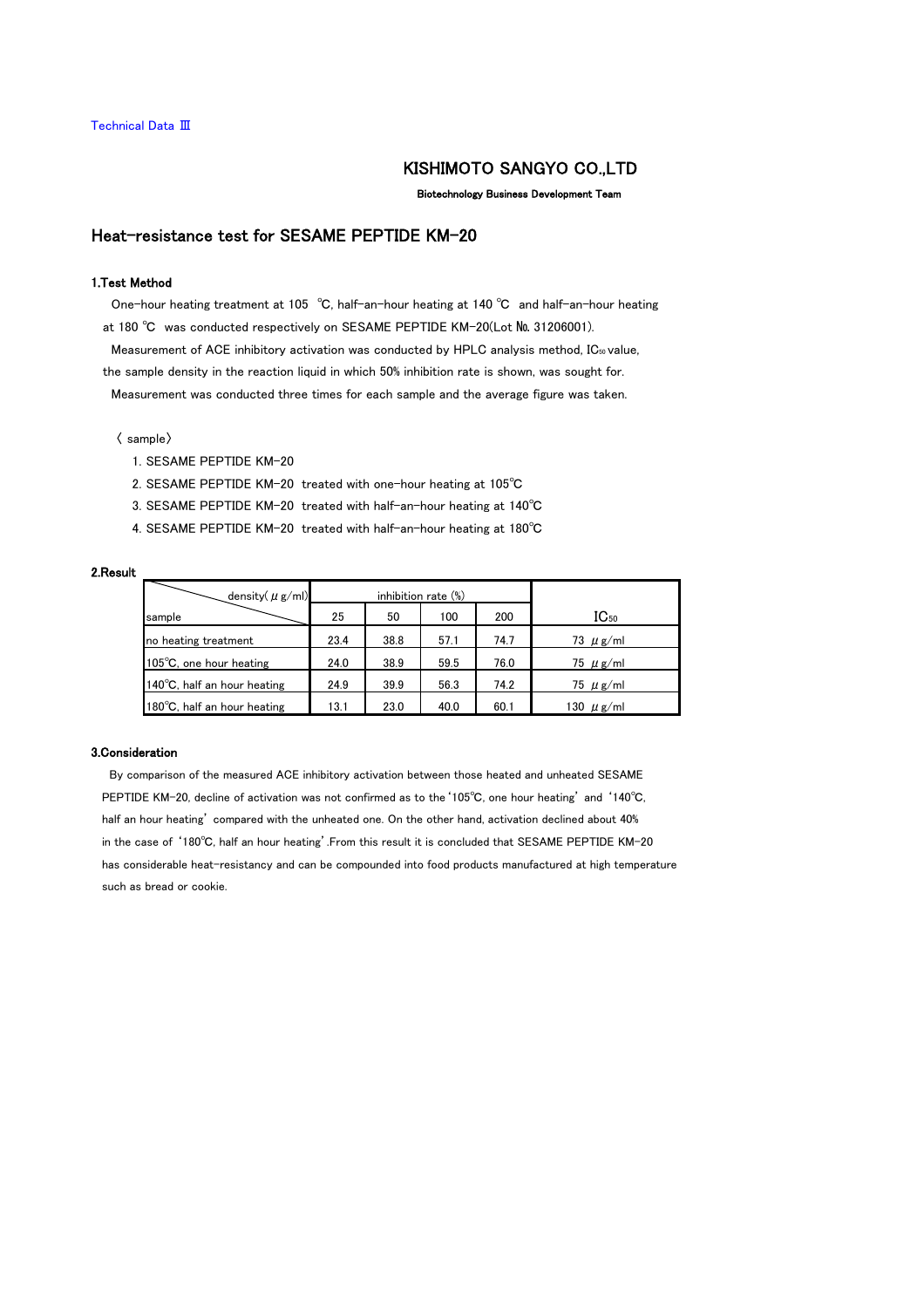Biotechnology Business Development Team

### Acid-resistance and salt-resistance test for SESAME PEPTIDE KM-20

### 1.Test Method

 Acid-resistance and salt-resistance test was conducted on SESAME PEPTIDE KM-20 (Lot № 31206002). Citric acid buffer solution (pH 3.5) was used to test acid-resistancy and 5% salt water was used to test salt-resistancy. 1% solution of SESAME PEPTIDE KM-20 was arranged for each test.

 After heating/pasteurization for 20 minutes at 85℃, each 1% solution of SESAME PEPTIDE KM-20 which was preserved for two weeks, one month and two months respectively at  $5^{\circ}$ C were subjected to ACE inhibitory activation measurement by means of HPLC analysis, and IC50 value, the sample density (Dry) in the reaction liquid in which 50% inhibition rate is shown, was sought for.

Measurement was conducted three times for each sample and the average figure was taken.

| density( $\mu$ g/ml) preservation |          | inhibition rate $(\%)$ |      |      |      | $IC_{50}$     |
|-----------------------------------|----------|------------------------|------|------|------|---------------|
| sample                            | days     | 25                     | 50   | 100  | 200  |               |
| untreated                         |          | 20.3                   | 39.7 | 52.8 | 72.0 | 88 $\mu$ g/ml |
| treated with citric acid          | 2 weeks  | 22.9                   | 36.2 | 56.5 | 73.1 | 86 $\mu$ g/ml |
| buffer solution (pH3.5)           | month    | 23.4                   | 35.5 | 59.6 | 72.1 | 87 $\mu$ g/ml |
|                                   | 2 months | 20.3                   | 39.0 | 53.5 | 70.9 | 89 $\mu$ g/ml |
| treated with 5%                   | 2 weeks  | 23.9                   | 37.8 | 56.9 | 74.0 | 87 $\mu$ g/ml |
| salt water                        | month    | 19.0                   | 32.9 | 53.8 | 73.9 | 90 $\mu$ g/ml |
|                                   | 2 months | 20.5                   | 34.7 | 54.4 | 78.1 | 88 $\mu$ g/ml |

#### 2.Result

#### 3.Consideration

 As the result of acid-resistance and salt-resistance test on SESAME PEPTIDE KM-20, decline of ACE inhibitory activation was confirmed after preservation of 2 weeks, 1 month and 2 months respectively both in the citric-acid buffer solution (pH3.5) as acid-resistance test and in the 5% salt water as salt-resistance test following the heating/pasteurization for 20 minutes at 85℃.

 From the above results, it has been presumed that SESAME PEPTIDE KM-20 remains stable without being resolved.